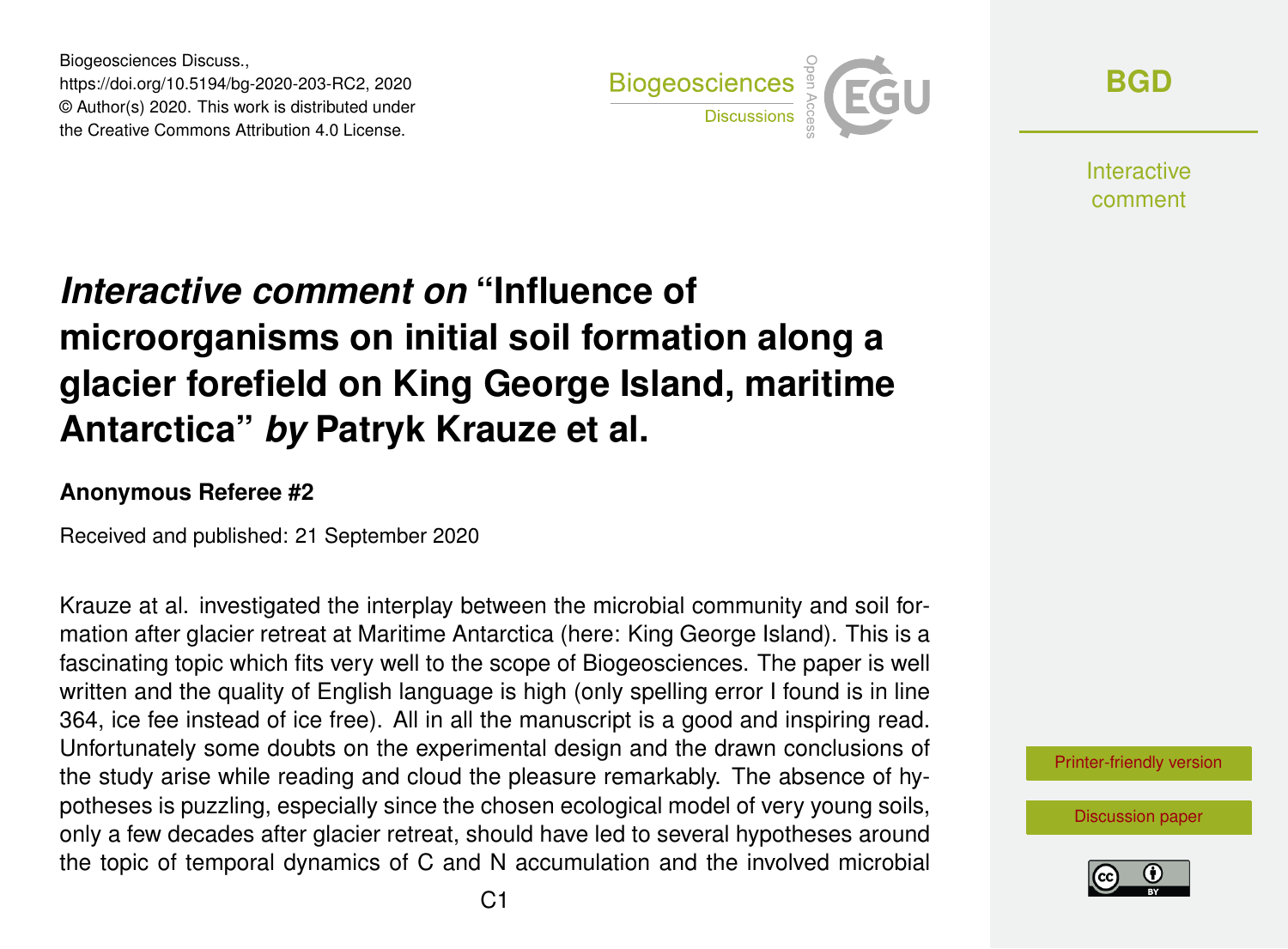functional traits, thresholds or tipping points in the system regarding soil development etc. A study only aspiring an objective of "identifying processes" but not having any assumptions on which processes it should look, is probably not meeting contemporary standards of good scientific communication anymore. Further, the experimental design is challenged by a very low repetition number (only one field repetition per age class). In Antarctica, harsh conditions melt down iniotially planned sampling schemes for sure, but only 4 soils in single replication in close vicinity to a research station, at least raises the question, why there was not a valid experimental design possible. The authors additionally should make the age determination of their sites much more transparent as well as the data of vegetation on the sites should be reported in full detail. For instance, the authors discuss the role of vegetation for the microbial community in their manuscript, but write simply "mosses, 5% coverage" in the table. This is an almost useless information, as some Antarctic moss species are nourished by aeolian input without interfering much with the soil, while other moss species deeply penetrate into soil with their rhizoids. Additionally, it is highly unlikely, that only one species of lichens occurs, which suggests erratic identification. The age dating of the sites is the crucial issue for the study. The appearance of both higher plants native to Maritime Antarctica already on the second youngest soils is directly leading to the question if the dating was done correctly, since this appearance is either limited to highly developed soils or ornithogenic soils. As the soil parameters suggest a young soil, not having enough N for maintaining populations of higher plants on the long run, it is very likely, that these encounters are due to the frequently seen bird dropping effect (excrements containing seed of Deschampsia or Colobanthus stage the appearance of these plants for a season or two, until the N from the excrement is used up). A coverage of 10% of higher plants on such young soils suggest a high frequency of bird visits, which was excluded by the authors, as this would largely question the results of a real soil development situation of the microbial community, as higher plants alien to the respective community would have been introduced. With the given data all this stays mere speculation, of course. To solve this issue, at least a much better map of the sites, ideally

## **[BGD](https://bg.copernicus.org/preprints/)**

Interactive comment

[Printer-friendly version](https://bg.copernicus.org/preprints/bg-2020-203/bg-2020-203-RC2-print.pdf)

[Discussion paper](https://bg.copernicus.org/preprints/bg-2020-203)